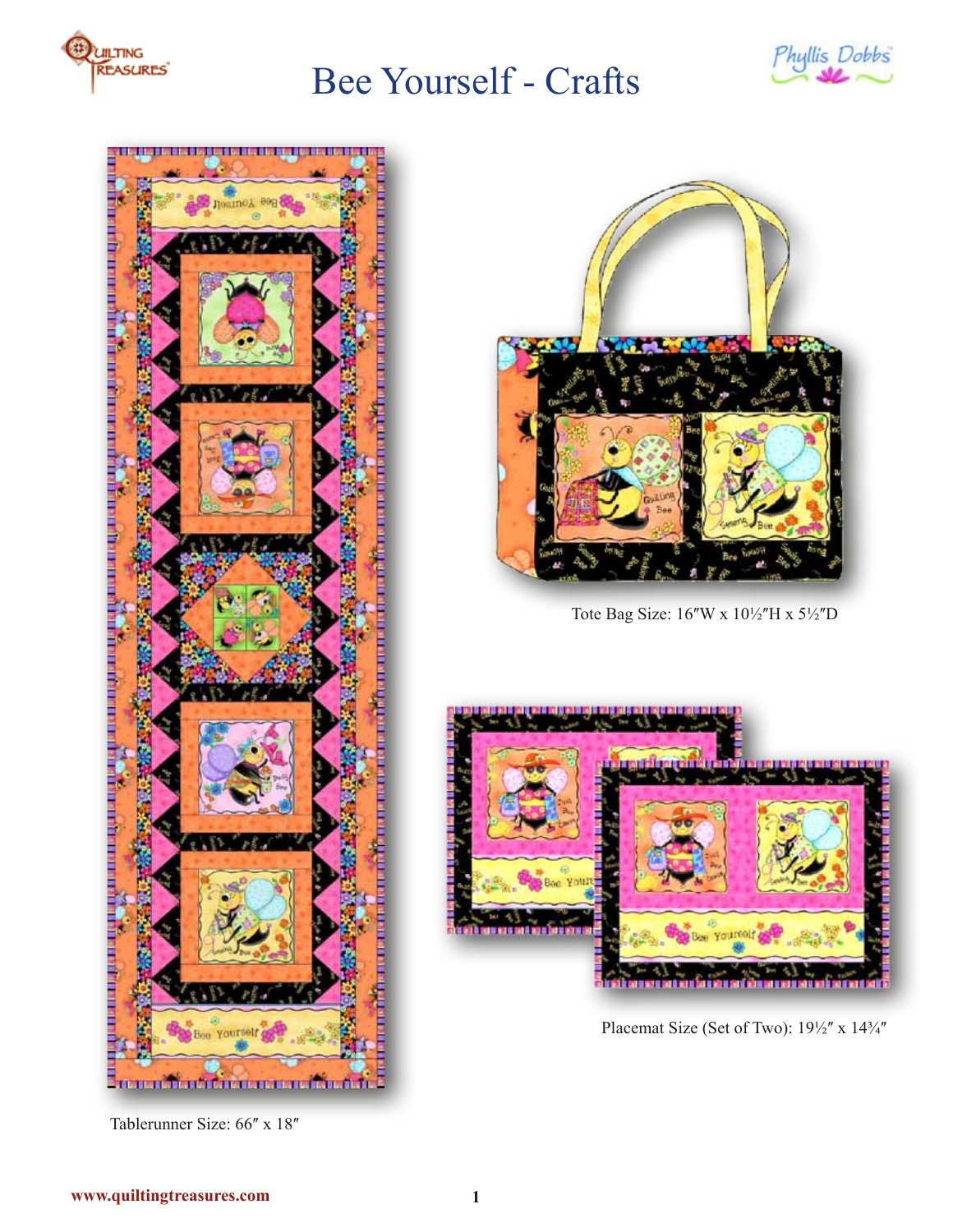







22482 B 22483 H 22483 O 22484 J 22485 J













| Table Runner                                              |                 |  |
|-----------------------------------------------------------|-----------------|--|
| <b>FABRIC</b><br><b>REQUIREMENTS</b>                      |                 |  |
| Design                                                    | Yards           |  |
| 22482 B                                                   | $\frac{1}{2}$ * |  |
| 22483 H<br>(Includes backing)                             | $1\frac{1}{8}$  |  |
| 22483 O                                                   | $\frac{3}{8}$   |  |
| 22484 J                                                   | $\frac{3}{8}$   |  |
| 22485 J                                                   | $\frac{3}{8}$   |  |
| 22487 O                                                   | $\frac{1}{2}$   |  |
| 22487 P                                                   | $\frac{1}{4}$   |  |
| 22486 PV                                                  | $\frac{3}{8}$   |  |
| * 1/3 Yard if using border<br>strip left over from quilt. |                 |  |

| <b>Placemats</b>                        |                 |  |
|-----------------------------------------|-----------------|--|
| <b>FABRIC</b><br><b>REQUIREMENTS</b>    |                 |  |
| Yards For 2 Placemats                   |                 |  |
| Design                                  | Yards           |  |
| 22482 B                                 | $\frac{1}{2}$ * |  |
| 22483 O                                 | $\frac{3}{4}$   |  |
| (Backing)                               |                 |  |
| 22485 J                                 | $\frac{1}{4}$   |  |
| 22486 PV                                | $\frac{1}{3}$   |  |
| (Binding)                               |                 |  |
| 22487 P                                 | $\frac{1}{4}$   |  |
| *<br>$\frac{1}{3}$ Yard if using border |                 |  |
| strip left over from quilt.             |                 |  |

| <b>Tote Bag</b>                      |                |  |
|--------------------------------------|----------------|--|
| <b>FABRIC</b><br><b>REQUIREMENTS</b> |                |  |
|                                      |                |  |
| Design                               | Yards          |  |
| 22482 B                              | $\mathfrak{D}$ |  |
|                                      | blocks         |  |
| 22483 Q                              | $\frac{1}{4}$  |  |
| 22484 J                              | $\frac{5}{8}$  |  |
| 22485 J                              | $\frac{5}{8}$  |  |
| 22487 S                              | $\frac{1}{4}$  |  |
|                                      |                |  |

© Phyllis Dobbs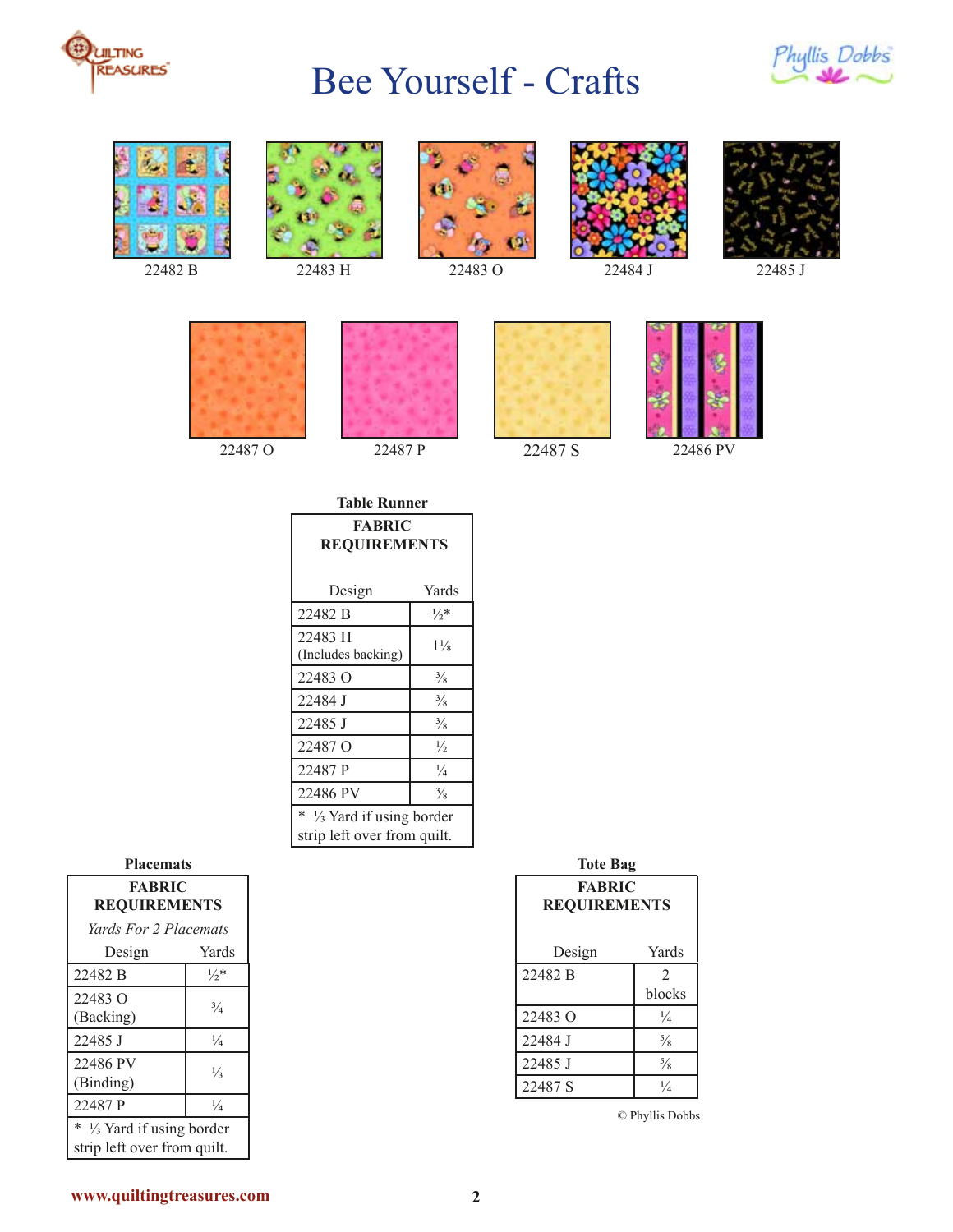



#### **BEE YOURSELF TABLERUNNER**

Finished Size: 66" x 18" Designed By: Phyllis Dobbs

#### **CUTTING**

#### **22482 B**

• Cut (4) blocks 7" x 7". From the yellow border strips, cut (2) pieces  $13\frac{1}{2}$  x  $4\frac{1}{4}$ .

#### **22483 H**

• Fussy cut (4)  $2\frac{3}{4}$  squares. Use remainder for backing.

#### **22483 O**

• Cut (2) pieces  $18\frac{1}{2}$  x 2" and (2) pieces 63 $\frac{1}{2}$ " x 2ʺ. (The longer pieces may need to be pieced for the length.)

#### **22484 J**

- Cut (2) blocks  $5\frac{3}{8}$ " square.
- Cut diagonally for (4) half square triangles (**HST**s).
- Cut (2) pieces 63 $\frac{1}{2}$ <sup>"</sup> x 1 $\frac{1}{2}$ " (piecing may be necessary for this length).

#### **22485 J**

- Cut (2) pieces  $13\frac{1}{2}$  x  $2\frac{1}{4}$ .
- Cut (4) pieces  $9\frac{1}{2}$  x  $2\frac{1}{4}$ .
- Cut (7)  $5\frac{1}{4}$  squares. Subcut diagonally in both directions for (4) quarter square triangles (**QST**s = 26 total **QST**s; 2 will be discarded). See Figure 1.



**Figure 1**

#### **22487 O**

- Cut (8) pieces  $9\frac{1}{2}$ " x  $1\frac{3}{4}$ ".
- Cut (8) pieces  $7 \times 1\frac{3}{4}$ .
- Cut (1)  $5\frac{3}{4}$ " square. Subcut diagonally in both directions for (4) **QST**s.

#### **22487 P**

- Cut (6)  $5\frac{1}{4}$ " squares. Subcut diagonally in both directions for (24) **QST**s.
- Cut (2)  $2\frac{7}{8}$ " squares and subcut diagonally for (4) **HST**s.

### **22486 PV**

• Cut (5) 2" wide strips for binding.

### **CONSTRUCTION**

*Note: Sew with ¼ʺ seam allowance and fabrics right sides together. Press each seam as you sew, pressing toward the darker fabric.*

**1.** Sew Bee blocks: Sew a 7" orange piece to each side edge of the Bee block and sew the  $9\frac{1}{2}$  orange pieces to the top and bottom edges (Figure 2). Make (4) blocks.



**Figure 2**

**2.** Sew center block: sew  $(2)$  green  $2\frac{3}{4}$  square bee blocks together. Make (2) rows. Sew the (2) rows together. Sew an orange **QST** to each side edge. Sew an orange **QST** to the top and bottom edges (Figure 3).



#### **Figure 3**

**3.** Sew a floral **HST** to two opposite orange edges. Sew a floral **HST** to the remaining two orange edges (Figure 4).



**Figure 4**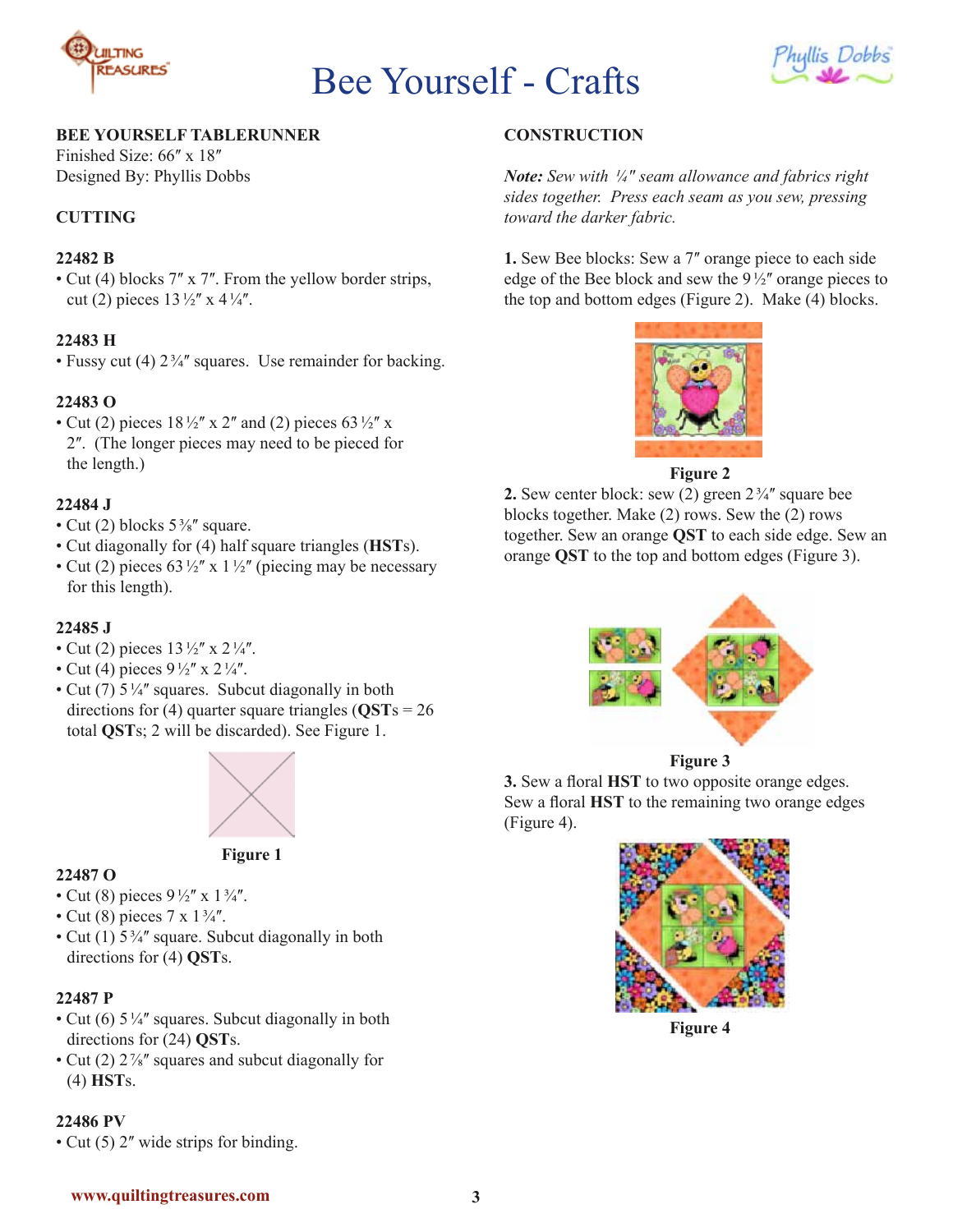



**4.** Sew a pink **QST** to a black **QST** (Figure 5). Make 24.



#### **Figure 5**

**5.** Sew (12) of the black/pink units together. Make (2) rows. Sew a pink **HST** to the left edge. Sew a black **QST** to the right edge and sew a pink **HST** to end the row (Figure 6). Make (2) rows.



**Figure 6**

**6.** Sew the (5) blocks together, joining with a  $9\frac{1}{2}$  black piece (Figure 7).



**Figure 7**

**7.** Sew a pink and black **QST** row to the top and bottom edges (Figure 8).



**Figure 8**

**8.** Sew a 13½" black strip to each side edge. Sew a  $13\frac{1}{2}$  border strip to each side edge. Sew a 63 $\frac{1}{2}$  floral strip to the top and bottom edges (Figure 9).



**Figure 9**

**9.** Sew a  $63\frac{1}{2}$  orange bee piece to the top and bottom edges. Sew an  $18\frac{1}{2}$  orange bee piece to each side edge (Figure 10).



**Figure 10**

**10.** Layer and quilt as desired.

Binding: See binding instructions on last page of Bee Yourself Quilt Project Sheet.

## **BEE YOURSELF PLACEMAT**

Finished Size (Set of Two):  $19\frac{1}{2}$  x  $14\frac{3}{4}$ " Designed By: Phyllis Dobbs

## **CUTTING**

## **22482 B**

- Cut (4) blocks 7" x 7" (2 blocks for each placemat).
- Cut (2) pieces  $17\frac{1}{2}$  x  $4\frac{1}{4}$  from the yellow border strips.

## **22483 O**

• Cut for backing.

## **22485 J**

• Cut (4) pieces  $15\frac{1}{4}$  x  $1\frac{3}{4}$  and (4) pieces  $17\frac{1}{2}$  x  $1\frac{3}{4}$ .

## **22486 PV**

• Cut (4)  $2^{\prime\prime}$  strips for binding.

## **22487 P**

• Cut (8) pieces 9" x  $1\frac{1}{2}$ " and (8) pieces 7" x  $1\frac{1}{2}$ ".

# **CONSTRUCTION**

*Note: Sew with ¼ʺ seam allowance and fabrics right sides together. Press each seam as you sew, pressing toward the darker fabric.*

**1.** Sew blocks: Sew  $7''$  x  $1\frac{1}{2}''$  pink rectangle to top and bottom of Bee block. Sew  $9''$  x  $1\frac{1}{2}''$  pink rectangle to sides of Bee block (Figure 1). Repeat to make (4) blocks.



**Figure 1**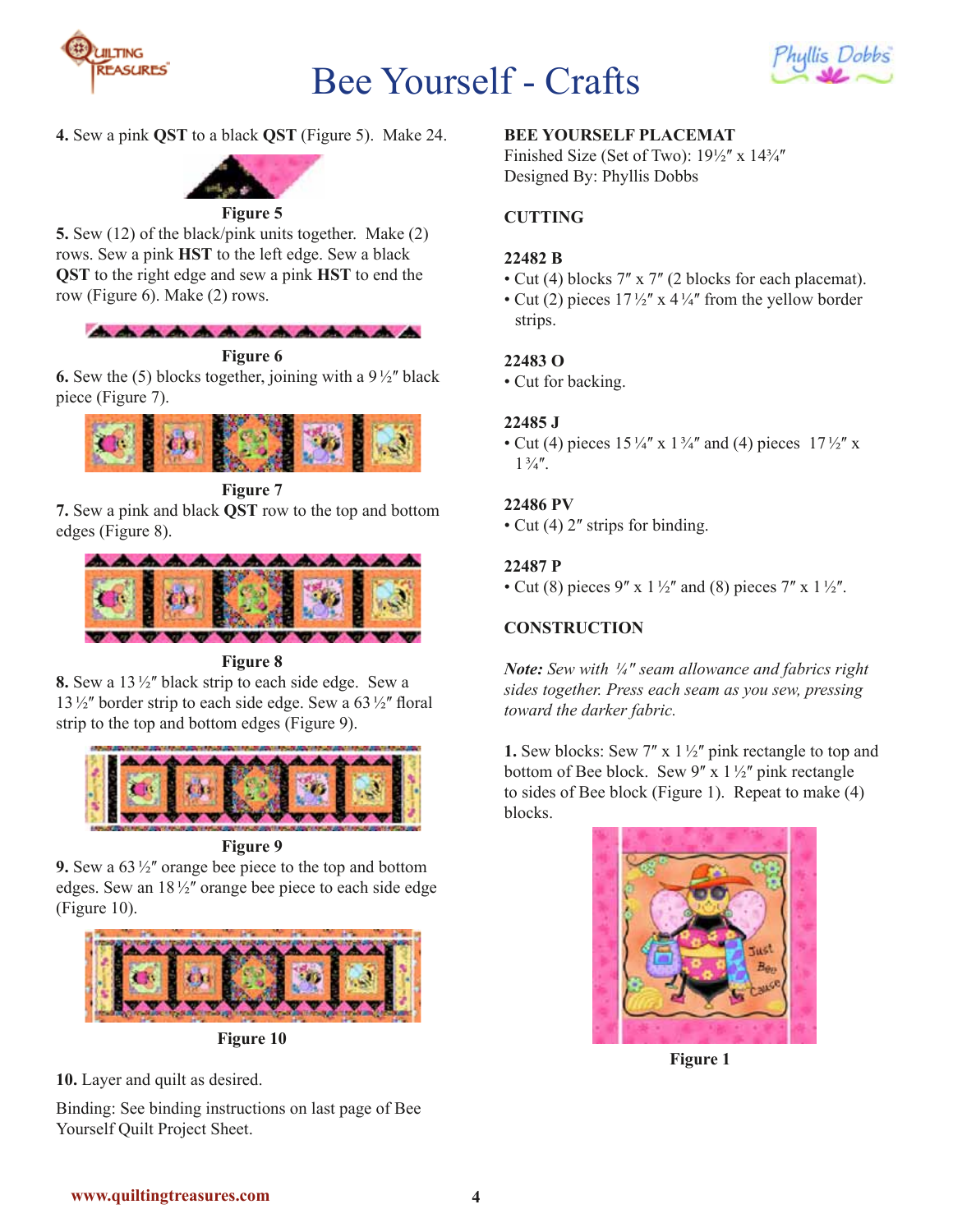



**2.** Sew (2) blocks together. Sew the yellow border piece to the bottom edge (Figure 2). Make (2).



**Figure 2**

**3.** Sew a 17½" black piece to the top and bottom edges. Sew a  $15\frac{1}{4}$ " black piece to each side edge (Figure 3).



**Figure 3**

**4.** Layer and quilt as desired

Binding: See binding instructions on last page of Bee Yourself Quilt Project Sheet.

# **BEE YOURSELF TOTE BAG**

Finished Size:  $16\text{W}$  x  $10\frac{1}{2}\text{H}$  x  $5\frac{1}{2}\text{D}$ Designed By: Phyllis Dobbs

# **CUTTING**

## **22482 B**

• Cut (2) Bee Blocks  $7'' \times 7''$ .

## **22483 O**

• Cut (1) piece  $6'' \times 39''$ . (This contains a little more length than needed. Trim after sewing.)

## **22484 J**

- Cut (2) pieces  $11\frac{1}{4}$  x  $16\frac{1}{2}$ .
- Cut (1) piece 6" x 39". (This contains a little more length than needed. Trim after sewing.)

## **22485 J**

- Cut (2) pieces  $11\frac{1}{4}$  x  $16\frac{1}{2}$ .
- Cut (2) pieces 7" x 7" for lining of Bee Block pockets.

## **22487 S**

• Cut (2) pieces  $3'' \times 28''$ .

## **Batting**

- Cut (2) pieces  $11\frac{1}{4}$  x  $16\frac{1}{2}$ .
- Cut (1) piece  $6''$  x 39". Cut (2) pieces  $1''$  x 28".

## **CONSTRUCTION**

*Note: Sew with ¼ʺ seam allowance unless specified otherwise. Sew right sides together. Press seams as you sew.*

**1.** Pin a green 7" square black pocket lining piece to a 7" square Bee Block, RST. Sew together leaving a 2" opening on the bottom edge. Turn right side out, press, and hand stitch the opening closed. Make (2).